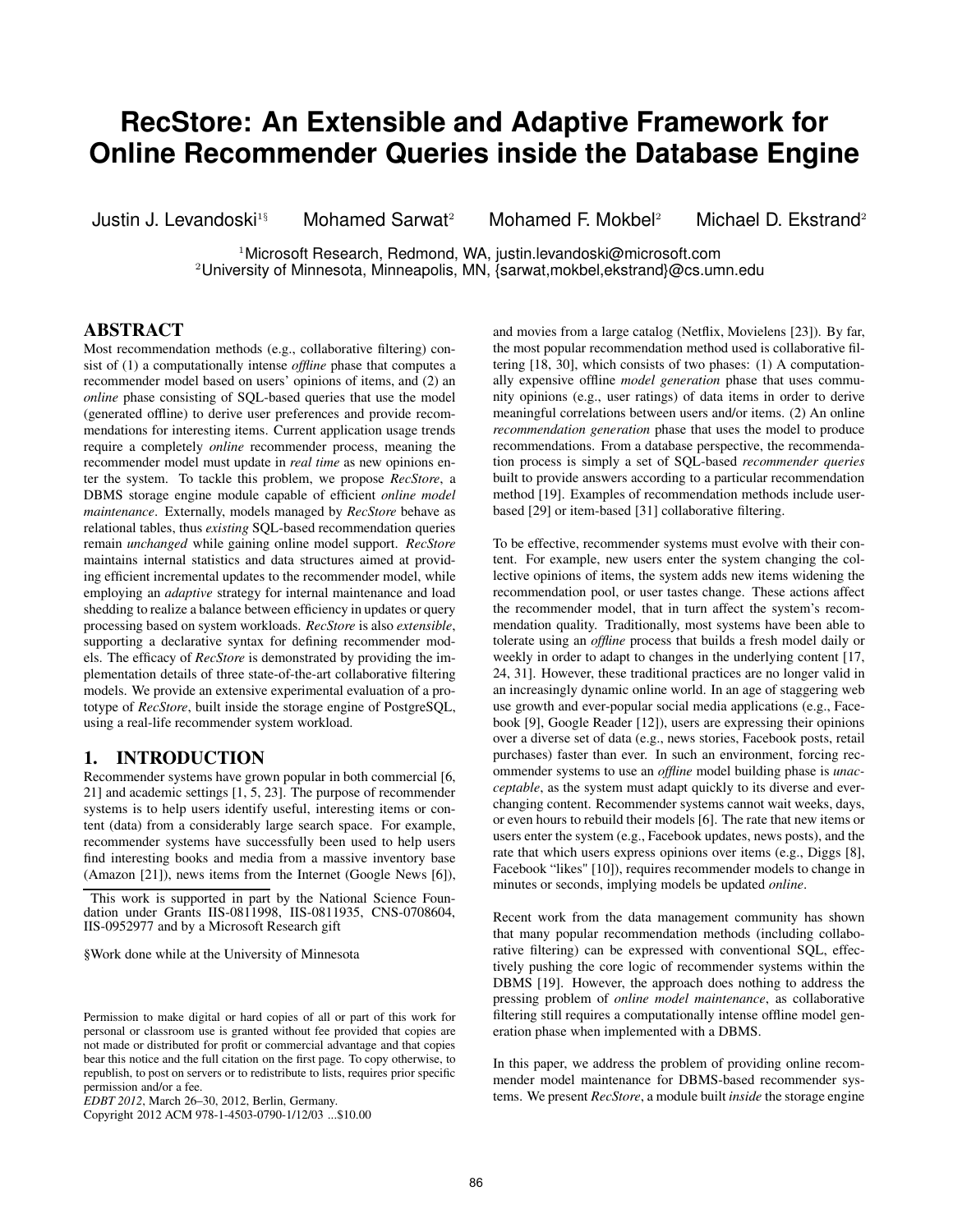of a relational database system. *RecStore* enables online model support for DBMS-based recommender systems (e.g., [19]) through efficient incremental updates to *only* parts of the model affected by a rating update. Thus, updating the recommender model does not involve significant overhead, nor regeneration of the model from scratch. *RecStore* exposes the model to the query processor as a standard relational table, meaning that *existing* recommender queries can remain *unchanged*.

The basic idea behind *RecStore* is to separate the logical and internal representations of the recommender model. *RecStore* receives updates to the user/item rating data (i.e., the base data for a collaborative filtering models) and maintains its internal representation based on these updates. As *RecStore* is built into the DBMS storage engine, it outputs tuples to the query processor though access methods that transform data from the internal representation into the logical representation expected by the query processor.

*RecStore* is designed with extensibility in mind. *RecStore*'s architecture is generic, and thus the logic for a number of different recommendation methods can easily be "plugged into" the *Rec-Store* framework, making it a one-stop solution to support a number of popular recommender models within the DBMS. We provide a generic definition syntax for *RecStore*, and provide implementation case studies for various memory-based [1, 3] collaborative filtering methods (e.g., item-based [31] and user-based [29]). We also discuss support for other non-trivial recommendation methods (e.g., [3, 20]).

*RecStore* is also adaptive to system workloads, tunable to realize a trade-off that makes query processing more efficient at the cost of update overhead, and vice versa. At one extreme, *RecStore* has lowest query latency by making update costs more expensive; appropriate for query-intense workloads. At the other extreme, *RecStore* minimizes update costs by pushing computation into query processing; appropriate for update-intense workloads. For particularly update-intense workloads, *RecStore* also performs load-shedding to process *only* important updates that significantly alter the recommender model and change the answers to recommender queries.

*RecStore* requires a small code footprint, which is advantageous to implementation in existing database engines. Our prototype of *Rec-Store*, built *inside* PostgreSQL [28], between the storage engine and query processor, requires approximately 600 lines of either modified or new code. Rigorous experimental study of our *RecStore* prototype using a *real* workload from the popular MovieLens [26] recommender system shows that *RecStore* exhibits desirable performance in *both* updates and query processing compared to existing DBMS approaches that support online recommender models using regular and materialized views.

The rest of this paper is organized as follows. Section 2 provides a preliminary background. Related work is covered in Section 7. Section 3 introduces the *RecStore* architecture. Section 4 describes the functionality of *RecStore*. Section 6 provides an experimental evaluation of *RecStore*. Finally, Section 8 concludes the paper.

# **2. COLLABORATIVE FILTERING AND THE DBMS**

This section provides an overview of collaborative filtering, the primary recommendation method we are concerned with in this paper;



**Figure 1: Item-based Model Generation**

support for other methods is discussed later in Section 5. Collaborative filtering assumes a set of n users  $\mathcal{U} = \{u_1, ..., u_n\}$  and a set of m items  $\mathcal{I} = \{i_1, ..., i_m\}$ . Each user  $u_j$  expresses opinions about a set of items  $\mathcal{I}_{u_i} \subseteq \mathcal{I}$ . In this paper, we assume opinions are expressed through an explicit numeric rating (e.g., one through five stars), but other methods are possible (e.g., hyperlink clicks, Facebook "likes" [10], Diggs [8]). An active user  $u_a$  is given a set of recommendations  $\mathcal{I}_r$  such that  $\mathcal{I}_{u_a} \cap \mathcal{I}_r = \emptyset$ , i.e., the user has not rated the recommended items. The recommendation process is usually broken into two phases: (1) an offline *model generation* phase that creates a model storing correlations between items and/or users, and (2) an online *recommendation generation* phase that uses the model to generate recommended items. There are several methods to perform collaborative filtering including itembased [31], user-based [29], regression-based [31], or approaches that use more sophisticated probabilistic models (e.g., Bayesian Networks [3]).

Below we describe the details of item-based [31] and userbased [29] collaborative filtering, by far two of the most popular recommendation methods in use today (e.g., Amazon [21]). These methods are classified as "memory-based" recommendation approaches [3, 1], so called because they "remember" the opinion history of the entire user base in order to provide recommendations. Details of other methods are discussed in Section 5.

# **2.1 Offline Model Generation**

The offline model generation phase analyzes the entire user/item rating space, and uses statistical techniques to find correlated items and/or users. These correlations are measured by a *score*, or weight, that defines the strength of the relation.

### *2.1.1 Item-based collaborative filtering*

The item-item model builds, for each of the  $m$  items  $\mathcal I$  in the database, a list L of *similar* items. Given two items  $i_p$  and  $i_q$ , we can derive their similarity score  $sim(i_p, i_q)$  by representing each as a vector in the user-rating space, and then use a similarity function over the two vectors to compute a numeric value representing the strength of their relationship. Figure 1 depicts this item-item model-building process. Conceptually, we can represent the ratings data as a matrix, with users and items each representing a dimension, as depicted on the left side of Figure 1. The similarity function,  $sim(i_p, i_q)$ , computes the similarity of vectors  $i_p$  and  $i_q$  using *only* their co-rated dimensions. In our example  $u_j$  and  $u_k$  represent the co-rated dimensions. Finally, we store  $i_p$ ,  $i_q$ , and  $sim(i_p, i_q)$  in our model, as depicted on the right side of Figure 1. The similarity measure need not be symmetric, i.e., it is possible that  $sim(i_p, i_q) \neq sim(i_q, i_p)$ .

Many similarity measures have been proposed in the literature [17,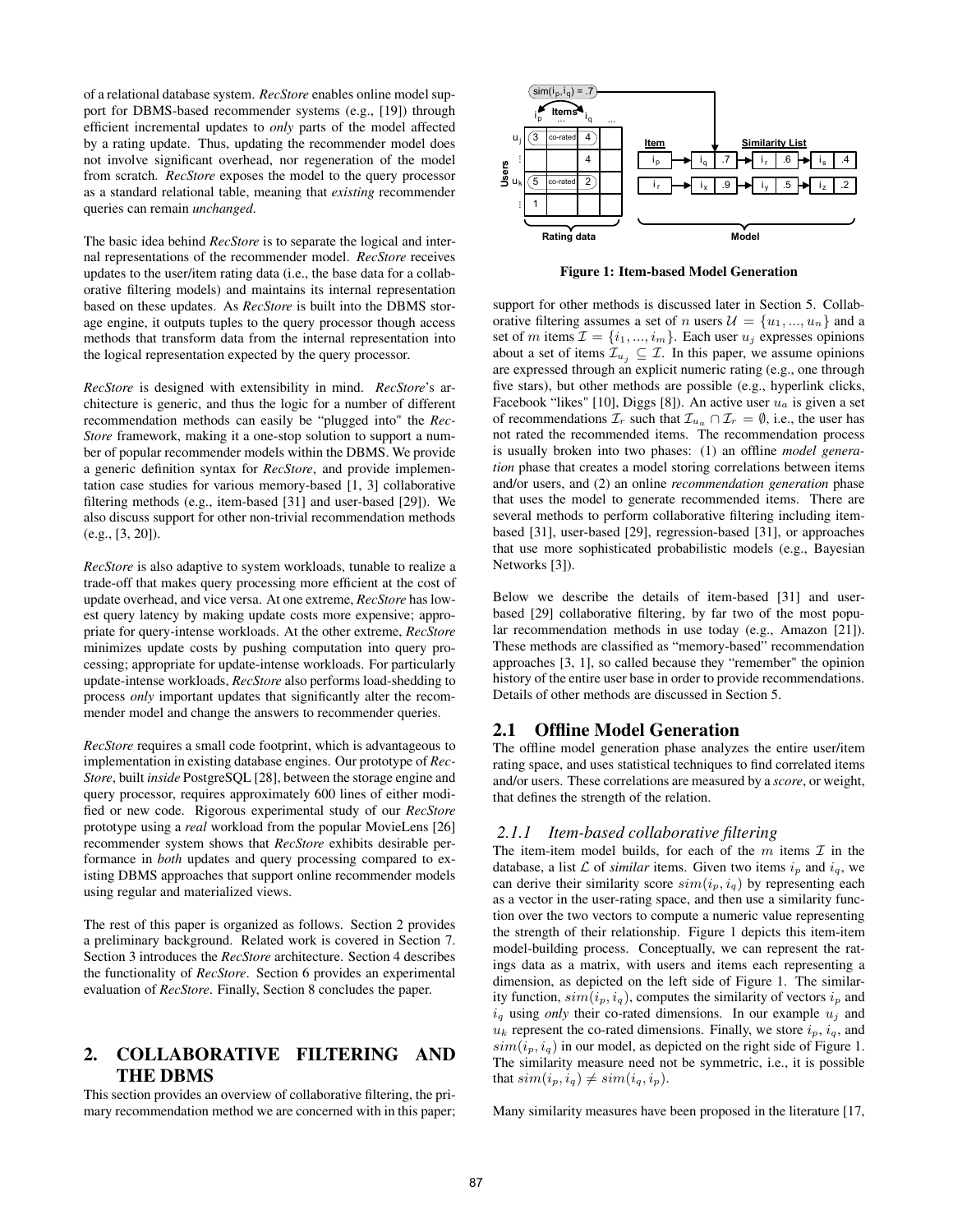31]. On of the most popular measures used is the cosine distance, calculated as:

$$
sim(i_p, i_q) = k \frac{\vec{i_p} \cdot \vec{i_q}}{\|\vec{i_p}\| \|\vec{i_q}\|}
$$
 (1)

Here, items  $i_p$  and  $i_q$  are represented as vectors in the user-rating space, and  $k$  represents a dampening factor that discounts the influence of item pairs having high scores, but only a *few* common ratings [14]; given the co-rating count between two items as  $corate(i_p, i_q)$ , k is defined as:

$$
k = \begin{cases} 1 & \text{corate}(i_p, i_q) \ge 50\\ \text{corate}(i_q, i_q) / 50 & \text{otherwise} \end{cases} \tag{2}
$$

#### *2.1.2 User-based collaborative filtering*

The user-user model is similar in nature to the item-item paradigm, except that the model calculates similarity between users (instead of items). This calculation is performed by comparing user vectors in the item-rating space. For example, in Figure 1, focusing on the user/item matrix, users  $u_j$  and  $u_k$  can be represented as vectors in item space, and compared based on the items they have co-rated (i.e.,  $i_p$  and  $i_q$ ). The user-user model primarily uses cosine distance and Pearson correlation as similarity measures [3], much like that of the item-item paradigm with the exception that similarity is measured in item space rather than user space.

#### **2.2 Online recommendation generation**

The online recommendation generation phase employs the ability to predict ratings for items that a user  $u_a$  has not yet rated. Rating predictions are produced by performing aggregation over the recommender models. These predictions can be used to (1) give the user their predicted score for a specific item on request, or (2) produce a set of top-N recommended items based on highest predicted scores.

#### *2.2.1 Item-based collaborative filtering*

Recommendation generation for the item-based cosine method produces the top- $n$  items based on predicted score using two steps. (1) *Reduction*: cut down the model such that each item i left in the model is an item *not* rated by user  $u_a$ , while i's similarity list  $\mathcal L$ contains only items l already rated by ua. (2) *Compute*: the predicted rating  $P_{(u_a,i)}$  for an item i and user  $u_a$  is calculated as a weighted sum [31]:

$$
P_{(u_a,i)} = \frac{\sum_{l \in \mathcal{L}} sim(i, l) * r_{u_a, l}}{\sum_{l \in \mathcal{L}} sim(i, l)}
$$
(3)

The prediction is the sum of the user's rating for a related item l,  $r_{u_n,l}$ , weighted by the similarity to the candidate item i. The prediction is normalized by the sum of scores between  $i$  and  $l$ .

#### *2.2.2 User-based Collaborative Filtering*

Rating prediction in the user-based recommender paradigm is similar in spirit to the item-based method. Recall that the similarity list  $\mathcal L$  in the user-user paradigm is a list of similar users to a particular user u. A prediction  $P_{(u_a,i)}$  for an item i given user  $u_a$  is calculated as [18]:

```
/* Find movies rated by REC_USER_X,
 * store in temp table usrXMovies */
CREATE TEMP TABLE usrXMovies AS
SELECT R.mid as itemId, R.rating as rating<br>FROM     ratings R
        ratings RWHERE R.uid = REC USER X;
/* Generate predictions using weighted sum */
SELECT M.itm as Candidate Item,
        \texttt{SUM}(M.sim \; * \; U.rating) \, / \; \texttt{SUM}(M.sim) as Prediction
FROM Model M, usrXMovies U
WHERE M.rel\_itm = U.itmId ANDM.itm NOT IN (select itmId FROM usrXMovies)
GROUP BY M.itm ORDER BY Prediction DESC;
```
#### **Figure 2: Item-based recommender query**

$$
P_{(u_a,i)} = \overline{r}_{u_a} + \frac{\sum_{l \in \mathcal{L}} (r_{u_l,i} - \overline{r}_{u_l}) * sim(u_a, u_l)}{\sum_{l \in \mathcal{L}} |sim(u_a, u_l)|} \tag{4}
$$

This value is the weighted average of deviations from a related user  $u_l$ 's mean. In this equation,  $r_{u_l,i}$  represents a user  $u_l$ 's (non-zero) rating for item *i*, while  $\overline{r}_{u_a}$  and  $\overline{r}_{u_l}$  represent the average rating values for users  $u_a$  and  $u_l$ , respectively.

### **2.3 DBMS-based Collaborative Filtering**

A DBMS can be used to implement the recommendation process just described. Ratings data can be stored in a relation *Ratings(userId,itemId,rating)*, where *userId* and *itemId* represent unique ids of users and items, respectively.

### *2.3.1 Model representation*

The model can be represented by a three-column table *Model(item,rel\_itm,score)* for the item-item model, or *Model(user,rel\_user,score)* for the user-user model (different schemas may be necessary for other methods).

#### *2.3.2 Recommender queries*

A DBMS-based recommenders will use SQL to produce recommendations. Figure 2 provides an SQL example of the process discussed in Section 2.2 (listed in two parts for readability). The first query finds all movies rated by a user  $X$ . The second query uses these results to produce recommendations for user  $X$  using Equation 3. The WHERE clause represents the *reduction* step, while the SELECT clause represents the *computation* step. The query assumes the *model* relation *M(itm,rel\_itm,sim)* is already generated offline.

### **3. RecStore ARCHITECTURE**

Figure 3 depicts the high-level architecture of *RecStore*, built inside the storage engine of a DBMS. *RecStore* consists of the following main components:

• **Intermediate store and filter**. The *intermediate store* contains a set of statistics, functions, and/or data structures that are efficient to update, and can be used to quickly generate part of the recommender model. The data maintained in the intermediate store is specific to the recommendation method. Whenever *RecStore* receives ratings updates (i.e., insertions,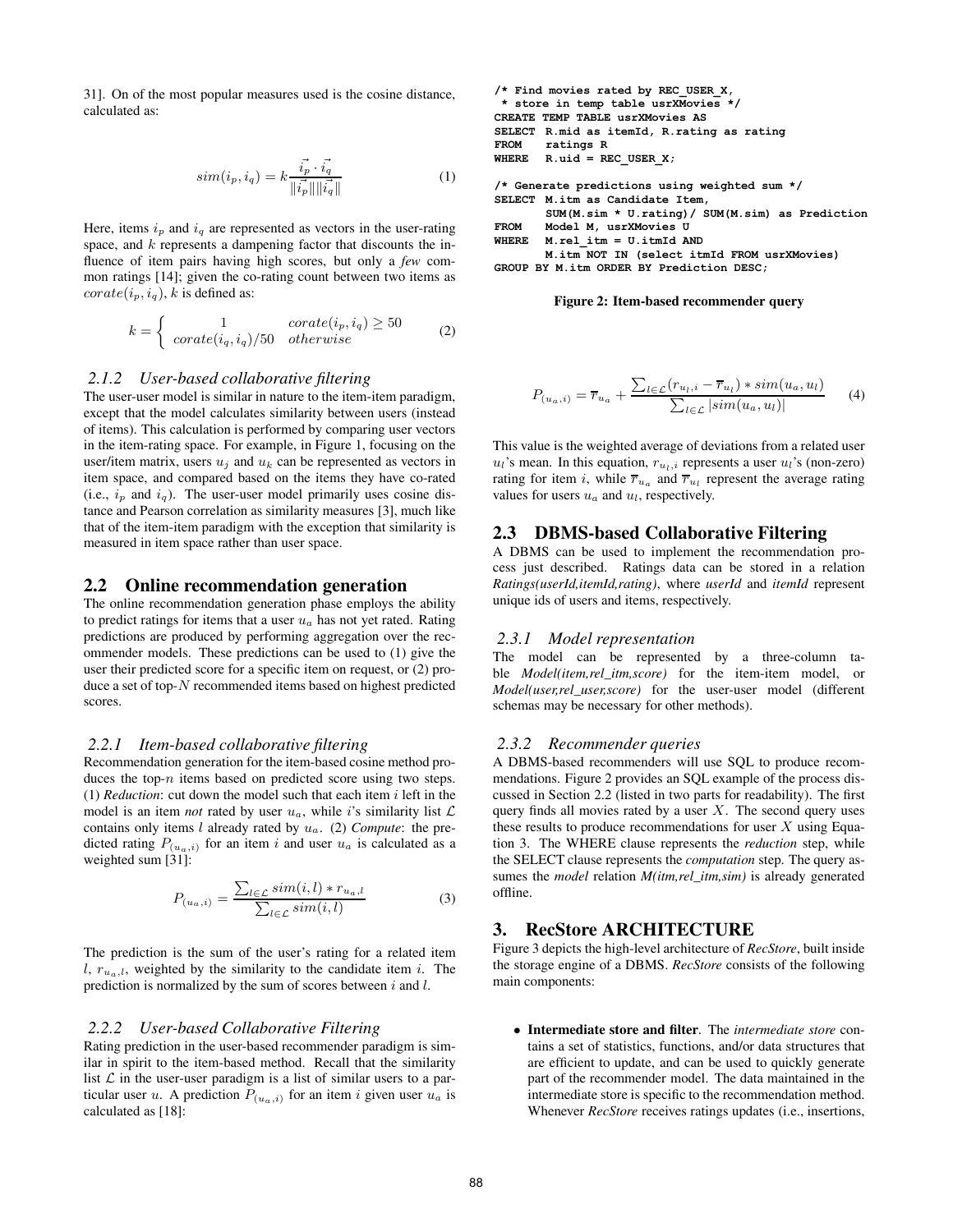

**Figure 3: RecStore Architecture**



• **Model store and filter**. The *model store* represents the materialized model that matches the exact storage schema needed by the recommender method (e.g., *(itm, rel\_itm, sim)* for the item-based model covered in Section 2). Any changes to the intermediate store goes through a *model filter* that determines whether it affects the contents of the *model store* (Section 4.1.2).

The DBMS query processor requests data from *RecStore* while executing recommender queries. *RecStore* employs two standard DBMS access methods to interface with the query processor: *scan*, i.e., return all model data, and *index*, i.e., return only model data satisfying a given condition (e.g., item id =  $x$ ). The access methods can produce tuples (i.e., model values) either directly from the model store, or on demand from the intermediate store, or the base ratings data; these query processing details are covered in Section 4.2. As an example, consider query plan given in Figure 4 that retrieves all tuples in the *Model* relation with item ids equal to those rated by user  $X$  (this operation is performed by query two in Figure 2). This plan performs an index scan over the model to perform the join between *usrXMovies*. In our experience, most access to *RecStore* will be index-based, as recommendation generation queries require only a portion of the model (similar to Figure 4).

# **4. RecStore: BUILT-IN ONLINE DBMS-BASED RECOMMENDERS**

The main objective of *RecStore* is to bring online model support to existing recommender queries for various workloads and recommendation methods. This objective presents three main challenges that we address in the rest of this paper: (1) Efficient online incremental maintenance of the recommender model, i.e., avoiding expensive model regeneration with each update (Section 4.1). (2) The ability to adapt the system to various workloads, e.g., query or update-intensive workloads (Section 4.2). (3) The ability to support various existing recommender methods (Section 5).

### **4.1 Online Model Maintenance**

This section describes the framework for online model maintenance within *RecStore*. The framework is extensible, and its specific functionality is determined by the underlying recommendation method. While this approach may seem overly-tailored to each specific method, we note that many methods, especially collaborative



**Figure 4: Query plan for 2**nd **query in Figure 2**

filtering, share commonalities in model structure. We defer such discussion until later in Section 5. For now, we use the example of the item-based cosine model to illustrate *RecStore*'s approach to providing online model maintenance, consisting of two steps.

#### *4.1.1 Step 1: Intermediate Filter*

We describe the functionality of the intermediate filter with an example using the item-based cosine method described in Section 2. For this method, the intermediate store contains a "deconstructed" cosine score (Equation 3), where we store for each item pair  $(i_p, i_q)$ that share at least *one* co-rated dimension (1)  $pdot(i_p, i_q)$ , their partial dot product, (2)  $len_p(i_p, i_q)$  and  $len_q(i_q, i_p)$ , the partial length of each vector for only the co-rated dimensions, and (3)  $co(i_p, i_q)$ , the number of users who have co-rated items  $i_p$  and  $i_q$ . This data is stored as a six-column relation, where the first two columns store the item id pairs, while the last four columns store the four statistics just described.

*RecStore* employs an *intermediate filter* upon receiving a rating update  $R$ . The intermediate filter performs three tasks in the following order. (1) *Filter*. This task determines whether R will be used to update entries in the intermediate store. If not,  $R$  is immediately dropped (but still stored in the ratings data). This step is required by the adaptive maintenance and load shedding techniques discussed later Section 4.2. In the general case this step will not drop any updates. (2) *Enumeration*. This task determines all intermediate store entries  $\mathcal E$  that will change due to R. For our item-based cosine example with a new rating for item  $i_p$ ,  $\mathcal E$  would contain all entries  $(i_p,i_q)$  for which items  $i_p$  and  $i_q$ are co-rated by the user u. (3) *Updates*. Finally, all statistics, functions, or data structures in the intermediate store associated with an entry  $e \in \mathcal{E}$  are updated. These updates are then forwarded to the model filter. For our item-based cosine example, the stored statistics are updated as follows, assuming a new rating for item  $i_p$  with value  $s_p$ :  $pdot(i_p, i_q) = pdot(i_p, i_q) + s_p \times s_q$ ,  $len_p(i_p, i_q) = len_p(i_p, i_q) + s_p, len_q(i_q, i_p) = len_q(i_q, i_p) + s_q,$ and  $co(i_p, i_q) = co(i_p, i_q) + 1$ .

Together, the intermediate filter and store are the keys to efficient online model maintenance in *RecStore*. The filter reduces update processing overhead by allowing *RecStore* to only process the updates necessary to maintain an accurate intermediate representation. The contents of the intermediate store keep computational overhead low for online maintenance by allowing *RecStore* to quickly update the intermediate store and, once updated, quickly derive a final model score from the intermediate representation.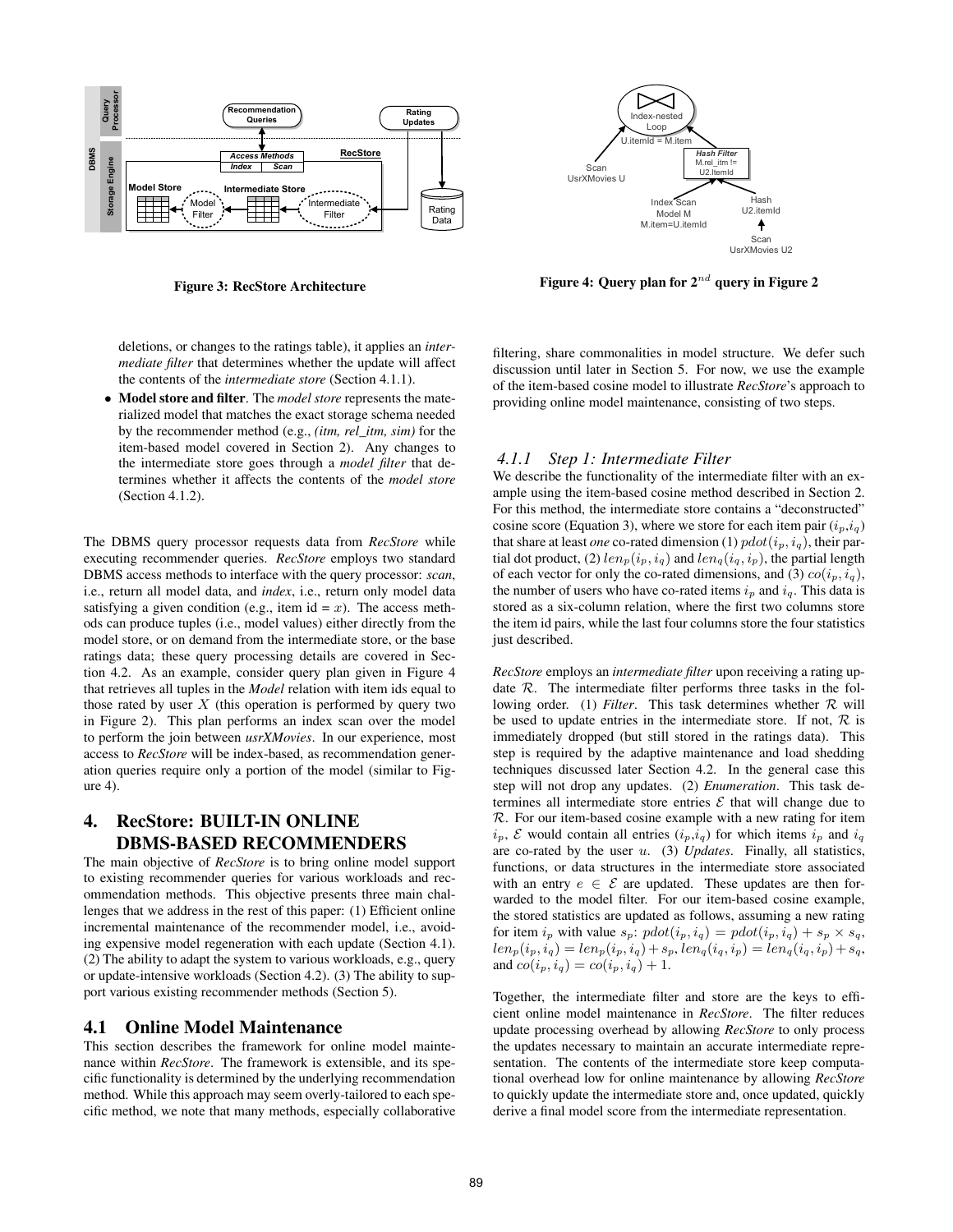### *4.1.2 Step 2: Model Filter*

Upon receiving updates from the intermediate filter, the *model filter* executes the same three tasks as the intermediate filter (i.e., filter, enumeration, and updates), except applied to the model store instead of the intermediate store. Continuing our itembased cosine example, its model store contains entries of the form  $(i_p, i_q, \text{sim}(i_p, i_q))$ , i.e., the item-based model schema discussed in Section 2. The model filter uses the statistical updates from the intermediate store for item pairs  $(i_p,i_q)$  to update the similarity score in the model store entry  $(i_p,i_q, \, \text{sim}(i_p,i_q))$  as follows per Equation 2: (1) If statistic  $co(i_p, i_q) < 50$ , then  $sim(i_p, i_q)$  is updated as:

$$
sim(i_p, i_q) = \frac{co(i_p, i_q) * pdot(i_p, i_q)}{50 * \sqrt{len_p(i_p, i_q)} \sqrt{len_q(i_p, i_q)}}
$$

(2) If statistic  $co(i_p, i_q) \ge 50$ , we update  $sim(i_p, i_q)$  as:

$$
sim(i_p, i_q) = \frac{pdot(i_p, i_q)}{\sqrt{len_p(i_p, i_q)}\sqrt{len_q(i_p, i_q)}}
$$

Updating the similarity score is the final step in the *RecStore* online maintenance process.

# **4.2 Adaptive Strategies for System Workloads**

This section discusses how *RecStore* adapts to different workload characteristics. We first discuss generic maintenance strategies that help realize an update and query efficiency trade-off. We then discuss load-shedding for update-intensive workloads.

#### *4.2.1 Update vs. Query Efficiency Trade-off*

While the intermediate and model store are beneficial to *RecStore*, their sizes may lead to non-trivial maintenance costs. For instance, in item-item or user-user collaborative filtering, the size of the model can reach  $O(n^2)$ , where *n* is the number of items (or users). In this case, *RecStore* could be responsible for updating and maintaining data for  $O(n^2)$  items (or users) in its intermediate and model store, leading to burdensome maintenance costs. In this section, we explore a trade-off: reducing the storage and maintenance of data in the intermediate store and model store (i.e., the *internal maintenance* approach) in return for sacrificing query processing (i.e., recommendation generation) efficiency.

*RecStore* can be tuned to realize an efficiency trade-off between updates and query processing. The basic idea is to maintain  $\alpha$  entries in the intermediate store,  $\beta$  entries in the model store, and require the invariant that  $\alpha \geq \beta$ , i.e., all entries in the model store are also maintained in the intermediate store. Both values cannot be greater than  $M$ : the total possible number of entries, a modelspecific value (e.g., for item-based models  $\mathcal{M} = \mathcal{I}^2$ ).

Low values of  $\alpha$  and  $\beta$  imply low incremental update latency as the filters update fewer entries in the intermediate and model stores. On the other hand, during query processing, the access methods must service requests from the query processor by producing model values in the following order of efficiency: (1) directly from the model store if the entry is maintained there. (2) If the entry is not maintained in the model store but maintained in the intermediate store, the model value is produced *on-demand* from the intermediate store (e.g., from the intermediate statistics covered in Section 4.1.1 for the item-based cosine method). (3) If the entry is not maintained in the intermediate nor the model store, the model value must be produced *on-demand* using the base ratings data (e.g., using Equation 1 for the item-based cosine method). Thus, as  $\alpha$  and  $\beta$  decrease, query processing latency increases as more model values must be produced *on demand*. Larger values of  $\alpha$  and  $\beta$  have a reverse effect on update and query processing efficiency.

Using the maintenance parameters  $\alpha$  and  $\beta$  allows *RecStore* to be tuned for a wide range of workloads. More update-intense workloads can lower values of  $\alpha$  and  $\beta$  at the cost of increasing recommender query latency. Meanwhile, query-intense workloads can use larger values of  $\alpha$  and  $\beta$  at the cost of increasing update overhead. We now explore several strategies for  $\alpha$  and  $\beta$  settings; experimental analysis for these strategies is given in Section 6.

- **Extreme Approaches**. Two extreme approaches can be taken by *RecStore*: (1) *Materialize all*. In this approach  $\alpha = \beta = M$ , meaning *RecStore's* intermediate and model stores maintain all required model information. RecStore filters just apply the conditions imposed by the specific similarity functions upon receiving a rating update. Recommendation generation, i.e., the query processing functionality that generates recommended items, is most efficient at this extreme. However, storage and maintenance costs are at their highest with this approach. (2) *Materialize none*. In this approach  $\alpha = \beta = 0$ , and basically mimics the use of regular DBMS views that we recompute model values *on demand*. In this approach there is no need for the intermediate store, model store, nor filters. Recommendation generation for this approach is very expensive, but incurs *no* storage and maintenance costs as nothing is maintained.
- **Intermediate Store Only**. In this approach  $\alpha = M$  and  $\beta = 0$ . This approach (abbr. *Intermediate Only*) represents a middle ground between *Materialize All* and *Materialize None*, where we materialize the intermediate store in full for all required model information, while not maintaining the model store. This means that the initial filter will be applied on all incoming updates as described in Section 4.1, while there is no filter for the model store. The recommendation generation process for a requested object  $o$  (e.g., item or user) needs to rebuild part of the model store that includes o using the fully maintained intermediate store. This rebuilding process makes this approach incur higher query processing cost compared to the *Materialize All* approach, but much lower query processing cost than the *Materialize None* approach. On the other hand, storage and maintenance costs are lower than the *materialize all* approach, as the model store is nonexistent.
- **Full Intermediate Store and Partial Model Store**. This approach (abbr. *Partial Model*) sets  $\alpha = M$  and  $\beta = N$ , and represents a middle ground between the *Materialize all* and *Intermediate Only* approaches. This approach materializes only a *portion* of the model store, i.e., only N objects (e.g., items or users), while materializing the intermediate store in full. We employ *hotspot detection* (described in Section 4.2.2) to select the  $N$  items in the model store. This approach directs the initial filter will be applied to all incoming updates. All updates made to the intermediate store are still forwarded to the model filter as described in Section 4.1,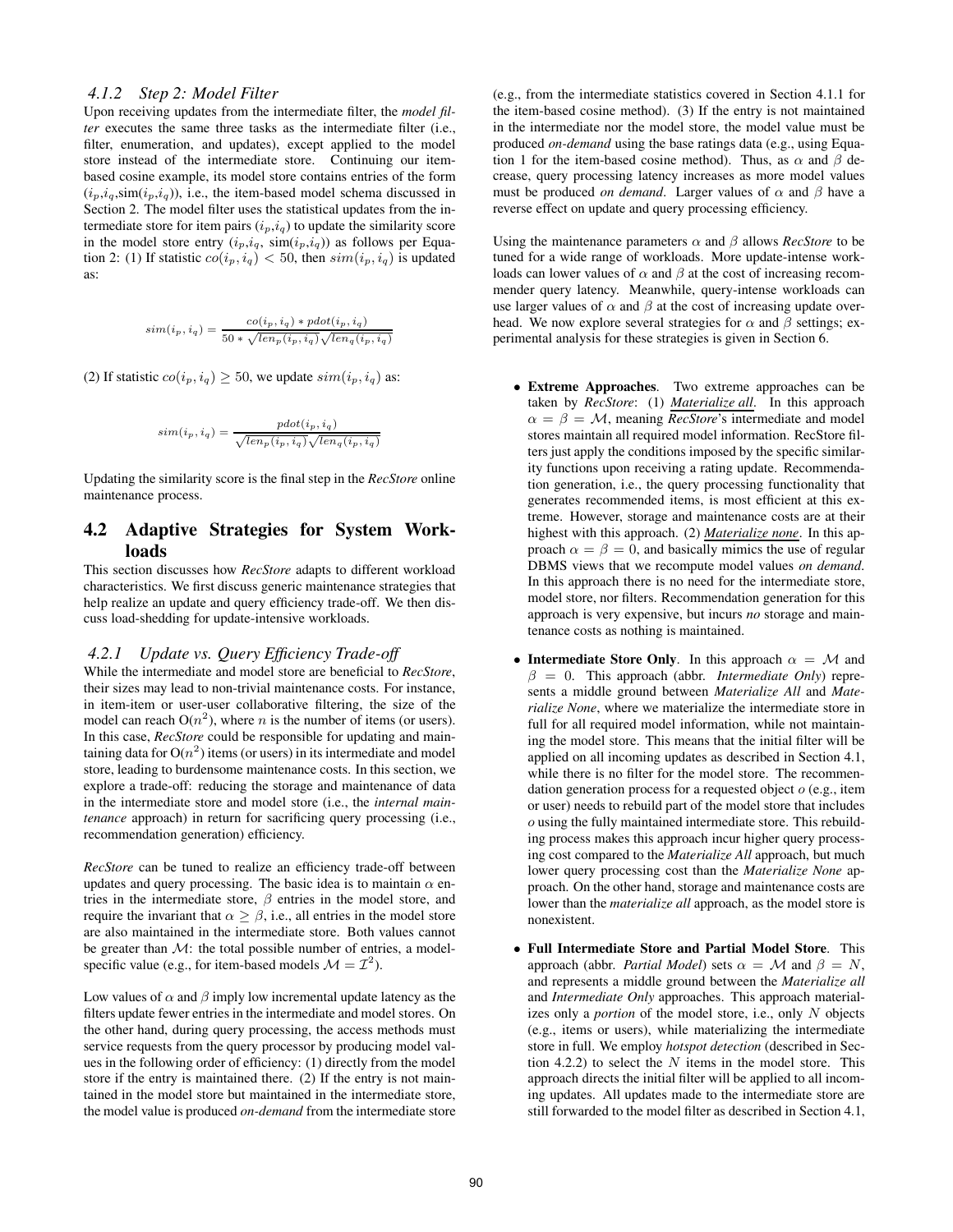however, the model filter only accepts updates for the qualifying N objects, and their related objects, that are maintained in the model store. The query processing and storage/maintenance overhead for this approach lies between the *Materialize all* and *Intermediate Only* approaches.

• **Partial Intermediate Store and Partial Model Store**. This approach sets  $\alpha = K$  and  $\beta = N$ , and is similar to the *Partial Model* approach, except that we also partially materialize the intermediate store. The model store still maintains data for N objects, while the intermediate store maintains data for  $K$  objects. These  $K$  and  $N$  objects are derived using *hotspot detection* (described next in Section 4.2.2). This approach directs the initial filter only accepts incoming updates for the  $K$  objects (items of users), and their related objects, that qualify for storage in the intermediate store. The model filter remains unchanged from the *Partial Model* approach. The query processing and storage/maintenance overhead for this approach lies between the *Partial Model* and *Intermediate Only* approaches.

### *4.2.2 HotSpot Detection*

For the approaches that use partial materialization,  $\alpha$  and  $\beta$  should ideally be set to ensure the maintenance of model *hotspots*, i.e., popular or frequently accessed entries. This setting assures efficient query processing over popular model entries, while sacrificing higher query latency for less popular model entries. We use two methods to detect hotspots. (1) *Most accessed*. Keep the  $\alpha$  and  $\beta$ most accessed entries from the model determined by simple usage statistics from the access methods. (2) *Most rated*. Keep the  $\alpha$  and  $\beta$  most popular entries in the model determined by association with the *most ratings* (e.g., most-rated movies, users who rate the most movies).

### *4.2.3 Load Shedding*

For the special case of update-intense workloads where the system is incapable of processing all ratings updates, *RecStore* is capable of load-shedding. The goal of load-shedding is to process *only* updates that significantly alter the recommender model, thus changing the answer to recommender queries. Load-shedding techniques are model-specific, and *RecStore* executes these techniques in a special filter before the intermediate filter.

As an example, consider the item-based cosine method, where an update should only be processed if it changes the order in the model similarity lists. In this case, altered order in any similarity list can potentially change the answer to a recommender query per Equation 3. An effective heuristic approach to achieve this goal is to process updates that change intermediate store entries with a co-rating count (i.e., the statistic  $co(i_p, i_q)$ ) below a pre-set threshold  $\mathcal{T}$ . The intuition here is that low co-rated items have less terms defining their cosine distance (Equation (1)), thus an update will likely alter the score significantly compared to more highly co-rated items. Of course, more sophisticated statistical techniques can apply. However, any load-shedding approach should remain simple to evaluate and maintain due to its mission-critical purpose.

# **5. RECSTORE EXTENSIBILITY**

*RecStore* provides a generic extensible architecture capable of supporting different recommendation methods. This section first demonstrates how to register a preference method with *RecStore*. We then provide various case studies demonstrating how *RecStore* accommodates other item-based collaborative filtering methods.

```
\blacksquareDEFINE RECSTORE MODEL ItmItmCosine
FROMtings R1, Ratings R2
WHERE R1.itemId <> R2.ItemId AND R1.userId = R2.userId
WITH INTERMEDIATE STORE:
(R1.itemId as item, R2.itemId as rel itm, vector lenp,
vector_lenq, dot_prod, co_rate)
WITH INTERMEDIATE FILTER:
ALLOW UPDATE WITH My_IntFilterLogic(),
UPDATE vector lengthp AS R1.rating*R1.rating,
UPDATE vector lengthq AS R2.rating*R2.rating,
UPDATE dot prod AS R1.rating*R2.rating,
  \texttt{UPDATE} <u>co rate</u> AS 1
WITH MODEL STORE:
(R1.itemId as item, R2.itemId as rel itm, COMPUTED sim)
WITH MODEL FILTER:
ALLOW UPDATE WITH My_ModFilterLogic(),
UPDATE sim AS
if (co_rate < 50)
co_rate*dot_prod/50*sqrt(vector_len1)* sqrt(vector_len2);
   else
co rate/sqrt(vector len1)* sqrt(vector len2);
```
**Figure 5: Registering a recommendation method**

Finally, we discuss how *RecStore* supports recommendation methods beyond "memory-based" collaborative filtering.

# **5.1 Registering a Recommender Method**

We provide a syntax for registering a new recommender method model within *RecStore*. Figure 5 gives an example for registering the item-based cosine method. Registration begins by first defining the model name, and then providing a *from* and optional *where* clause to specify the base data used in the model. For the itembased cosine model, the base data comes from the *Ratings* relation, and the where-clause defines a relational constraint (in the form of a self-join) declaring that model entries are (non-equal) items that are co-rated by the same user. The major clauses are:

- **WITH INTERMEDIATE STORE:** defines the data in the intermediate store; in this case the intermediate statistics for the item-based cosine method.
- **WITH INTERMEDIATE FILTER:** defines the intermediate filter in two parts. (1) *Allow Updates With* defines the logic for filtering incoming updates (task 1 discussed in Section 4.1.1), currently contained in a user-defined function. (2) *Update* defines how to compute data in the intermediate store when given a rating update that is *not filtered*; the logic can be given directly or contained in a user-defined function.
- **WITH MODEL STORE:** defines the name and schema of the model store, this schema is exposed to the rest of the DBMS and used by the recommender queries. Any attributes computed from data in the intermediate store are given the *COMPUTED* prefix. Our example item-based cosine follows the schema discussed in Section 4.1.2, where the value *sim* is a computed attribute.
- **WITH MODEL FILTER:** follows the same syntax as the intermediate filter, with the exception that the *compute* clause defines how to update the model store values using data from the intermediate store.

# **5.2 Item-Based Collaborative Filtering**

We now discuss *RecStore* registration for two other item-based collaborative filtering methods [31], namely probabilistic and Pearson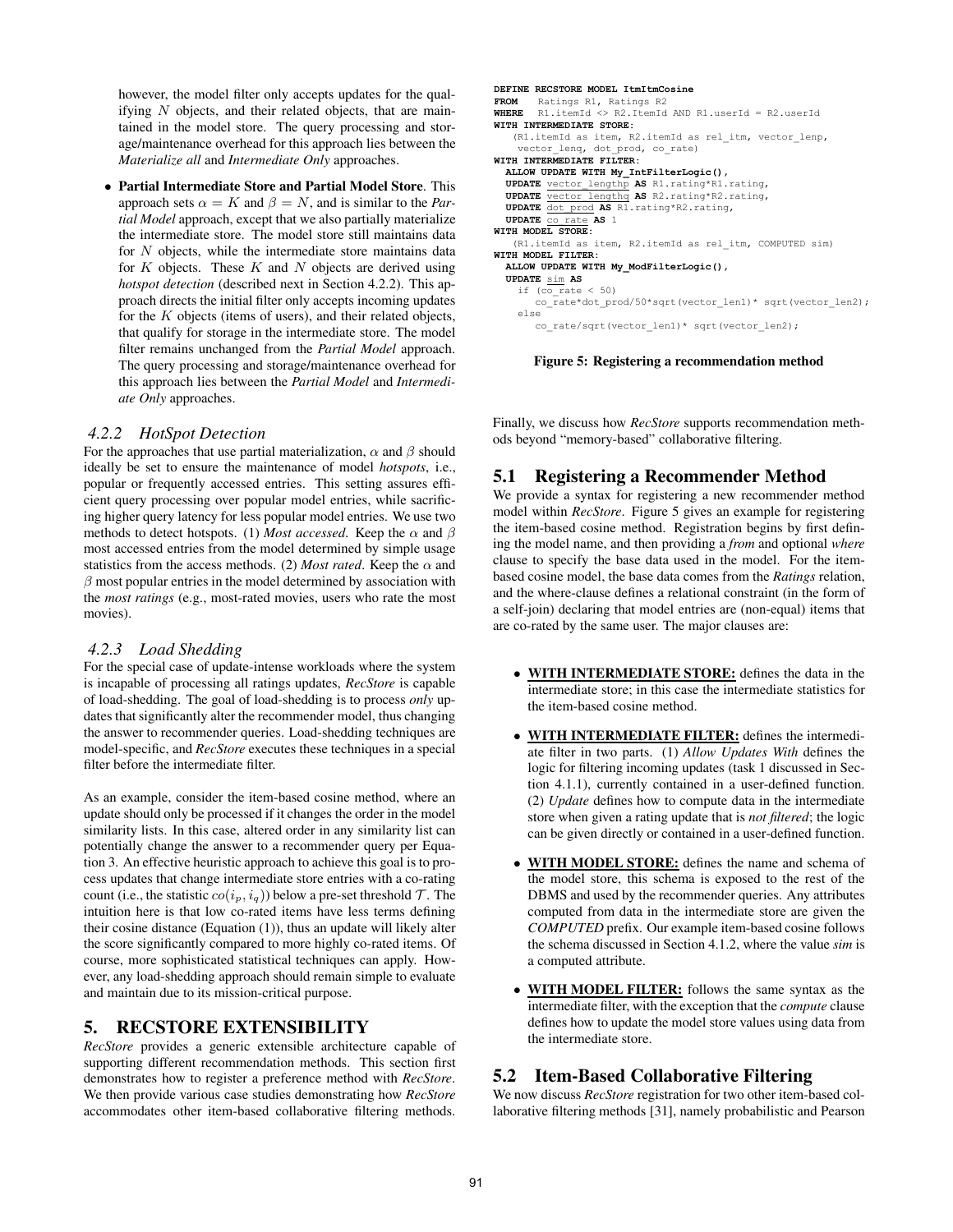|                        | <b>Probabilistic</b>                                                                                                                                                                                                                          | <b>Pearson</b>                                                                                                                                                                                                                                                                                                                                                                                                                                                                                                                                                                                                                                                                                                                                                          |
|------------------------|-----------------------------------------------------------------------------------------------------------------------------------------------------------------------------------------------------------------------------------------------|-------------------------------------------------------------------------------------------------------------------------------------------------------------------------------------------------------------------------------------------------------------------------------------------------------------------------------------------------------------------------------------------------------------------------------------------------------------------------------------------------------------------------------------------------------------------------------------------------------------------------------------------------------------------------------------------------------------------------------------------------------------------------|
| Intermediate<br>Store  | len( $i_n$ ): partial vector length of for $i_n$<br>freq( $i_p$ ): no. ratings for $i_p$<br>sum( $i_p$ , $i_q$ ): sum of scores for $i_p$ given co-rated item $i_q$                                                                           | mean( $i_p$ ): mean rating score for $i_p$<br>stddev $(i_p)$ : standard dev. for $i_p$<br>freq( $i_p$ ): no. ratings for $i_p$<br>sum $(i_p)$ : sum of ratings for $i_p$<br>sumsq( $i_p$ ): sum or ratings squared for $i_p$<br>coprodsum( $i_p, i_q$ ): sum of product deviation from mean for $i_p$ given co-rated dimension $i_q$                                                                                                                                                                                                                                                                                                                                                                                                                                    |
| Intermediate<br>Filter | Update sum <sub>a</sub> $(i_p, i_q)$ only where user u co-rated $i_p$ and<br>$i_a$ , always update other statistics.<br>Update logic<br>$len(i_p)=len(i_p)+s_p^2;$<br>$sum(i_p, i_q) = sum(i_p, i_q) + s_p;$<br>freq $(i_p)$ =freq $(i_p)$ +1 | Always update mean(i <sub>p</sub> ), stddev(i <sub>p</sub> ), freq(i <sub>p</sub> ), sum(i <sub>p</sub> ), sumsq(i <sub>p</sub> ). Only update coprodsum(i <sub>p</sub> ,i <sub>g</sub> )<br>if user u co-rated $i_p$ and $i_q$ , and mean( $i_p$ ) has not changed greater than $\Delta$ since last<br>coprodsum $(i_p, i_q)$ recalculation.<br>Update logic<br>freq(i <sub>p</sub> )=freq(i <sub>p</sub> )+1; mean(i <sub>p</sub> )= $\frac{sp}{freq(i_p)} + \frac{(freq(i_p)-1)mean(i_p)}{freq(i_p)}$ ;<br>sum( $i_p$ )=sum( $i_p$ )+ $s_p$ ; sumsq( $i_p$ )=sumsq( $i_p$ )+ $s_p^2$ ;<br>stddev( $i_p$ )= $\frac{\sqrt{freq(i_p)*sum(q(p)-sum(i_p)^2})}{freq(i_p)}$ ;<br>coprodsum( $i_p, i_q$ )=coprodsum( $i_p, i_q$ )+( $s_p - mean(i_p)$ )( $s_q - mean(i_p)$ ) |
| <b>Model Store</b>     | $(i_p, i_q, sim(i_p, i_q))$                                                                                                                                                                                                                   | $(i_p, i_q, sim(i_p, i_q))$                                                                                                                                                                                                                                                                                                                                                                                                                                                                                                                                                                                                                                                                                                                                             |
| <b>Model Filter</b>    | Update entry $(i_p, i_q, sim(i_p, i_q))$ for each statistical<br>update for pair $(i_n, i_a)$<br>Update Logic<br>$\overline{sim(i_p,i_q)} = \frac{sum_q(i_p,i_q)}{\sqrt{len(i_q)*freq(i_p)*(freq(i_q))^\alpha}}$                              | <i>Update</i> entry for each $(i_p, i_q, sim(i_p, i_q))$ for each statistical update affecting pair $(i_p, i_q)$ . Com-<br>pletely <i>recalculate</i> coprodsum( $i_p$ , $i_q$ ) if mean( $i_p$ ) has changed greater than threshold $\Delta$ .<br>Update Logic<br>If mean(i <sub>p</sub> ) has changed less than $\Delta$ , $sim(i_p, i_q) = \frac{coprod_{submin}(i_p, i_q)}{stddev(i_n)stddev(i_q)}$ ,<br>otherwise<br>$sim(i_p,i_q)\texttt{=} \frac{corrodsum(i_p,i_q)\texttt{=}\sum_{u\in \mathcal{U}_G}(s_p - mean(i_p))(s_q - mean(i_p))}{stddev(i_p)stddev(i_q)}$                                                                                                                                                                                               |

**Table 1: Realizing probabilistic and Pearson item-based collaborative filtering methods in** *RecStore***, summary of implementation approach assuming new rating by user** u for item  $i_p$  with score  $s_p$ 

item-based recommenders. We demonstrate each use case assuming a user u has provided a new rating value  $s_p$  for an item  $i_p$ .

**Item-based probabilistic recommender**. This method is similar to our running example of the item-based cosine recommender, except the similarity score  $\mathit{sim}(i_p, i_q)$  is measured as the conditional probability between two items  $i_p$  and  $i_q$  as follows.

$$
sim(i_p, i_q) = \frac{\sum_{u \in \mathcal{U}_c} r_{u, i_q}}{Freq(i_p) \times (Freq(i_q))^{\alpha}}
$$
(5)

Here,  $r_{u,i_q}$  represents a rating for item  $i_q$  normalized to unit-length,  $Freq(i)$  represents the number of non-zero ratings for item i, and  $\alpha$  is a scaling factor [17].

The second column of Table 1 provides an approach to implementing the item-based probabilistic method in *RecStore*. The intermediate store contains (1) the partial vector length for item  $i_q$  (len( $i_q$ )), (2) the total number of ratings for  $i_p$  (freq( $i_p$ )), and (3) the itempair statistic maintains the running sum ratings for item  $i_p$  given that it is co-rated with an item  $i_q$  (sum $(i_p,i_q)$ ). The intermediate filter updates all single-item statistics, while only updating the pair statistic for which items  $i_p$  and  $i_q$  are both rated by user u. Each statistic update requires constant time. The *model filter*, upon receiving changes to the intermediate statistics, updates the similarity score  $sim(i_p,i_q)$  for pairs  $i_p,i_q$  in constant time using the intermediate statistics (equation given in the last row, second column of Table 1).

**Item-based Pearson recommender**. This method is similar to the item-based cosine method, except it measures the similarity between objects using their Pearson correlation coefficient as follows.

$$
sim(i_p, i_q) = \frac{\sum_{u \in \mathcal{U}_c} (R_{u, i_p} - \overline{R}_{i_p})(R_{u, i_q} - \overline{R}_{i_q})}{\sigma_{i_p} \sigma_{i_q}}
$$
(6)

 $U_c$  represents users who co-rated items  $i_p$  and  $i_q$ ,  $R_{u,i_p}$  and  $R_{u,i_q}$ represent a user's ratings, and  $R_{i_p}$  and  $R_{i_q}$  represent the average rating for items  $i_p$  and  $i_q$ , respectively.  $\sigma_{i_p}$  and  $\sigma_{i_q}$  are the standard deviations for  $i_p$  and  $i_q$ 

The third column of Table 1 provides an approach to implementing the Pearson method in *RecStore*. The intermediate store maintains for an item  $i_p$  its mean rating value for an item (mean $(i_p)$ ), its standard deviation of rating values (stddev( $i_p$ )), the total number of ratings for  $i_p$  (freq( $i_p$ )), the sum of ratings for  $i_p$  (sum( $i_p$ )), and the sum of the squared rating values for  $i_p$  (sumsq $(i_p)$ ). The intermediate store also maintains  $\mathit{corrodsum}(i_p,i_q)$ : the sum of the product of deviations from the mean (i.e., the numerator in Equation 6) for an item pair  $(i_p,i_q)$  given that they share at least one co-rated dimension. The *intermediate filter* updates all single-item statistics (those maintained for  $i_p$  only). The statistic *coprodsum*( $i_p$ , $i_q$ ) is incremented by the product of the deviation of user  $u$ 's score for  $i_p$  (i.e.,  $s_p$ ) from the *newly* calculated *mean*( $i_p$ ), and the deviation of  $i_q$  (i.e.,  $s_q$ ) from the stored mean for item  $i_q$  (*mean*( $i_q$ )). Note that previous rating scores for  $i_p$  in the sum deviated from different means, since  $mean(i_p)$  changed with this update. In essence, we are willing to forgo this difference in *accuracy* as long as  $mean(i_p)$ has not changed by at least a value ∆ since the last calculation of  $\alpha$ *coprodsum* $(i_p, i_q)$ . What we gain in this trade-off is efficiency, since updating  $\mathit{corrodsum}(i_p,i_q)$  is more efficient than recalculating the sum from scratch.

The *model filter* updates the similarity score  $sim(i_p,i_q)$  for pairs  $i_p, i_q$  in the model store using one of two methods (both given in the last row, third column of Table 1). (1) If the value  $mean(i_p)$  had not changed by  $\Delta$  since the last recalculation of *coprodsum*( $i_p, i_q$ ), then we can update  $\text{sim}(i_p, i_q)$  efficiently by dividing *coprodsum* $(i_p, i_q)$ by the product of the standard deviations. Otherwise, we must *recalculate* the value of *coprodsum* $(i_p, i_q)$  from scratch for each entry using the current value of  $mean(i_p)$ .

### **5.3 User-based Collaborative Filtering**

The model for user-based collaborative filtering [29] is similar to the item-based approach, except that the model stores groups of similar users (as described in Section 2). Thus, the use cases previously discussed for the item-based approach can apply *directly* to the user-based approach, with the exception that similarity is measured over user vectors in the item rating space.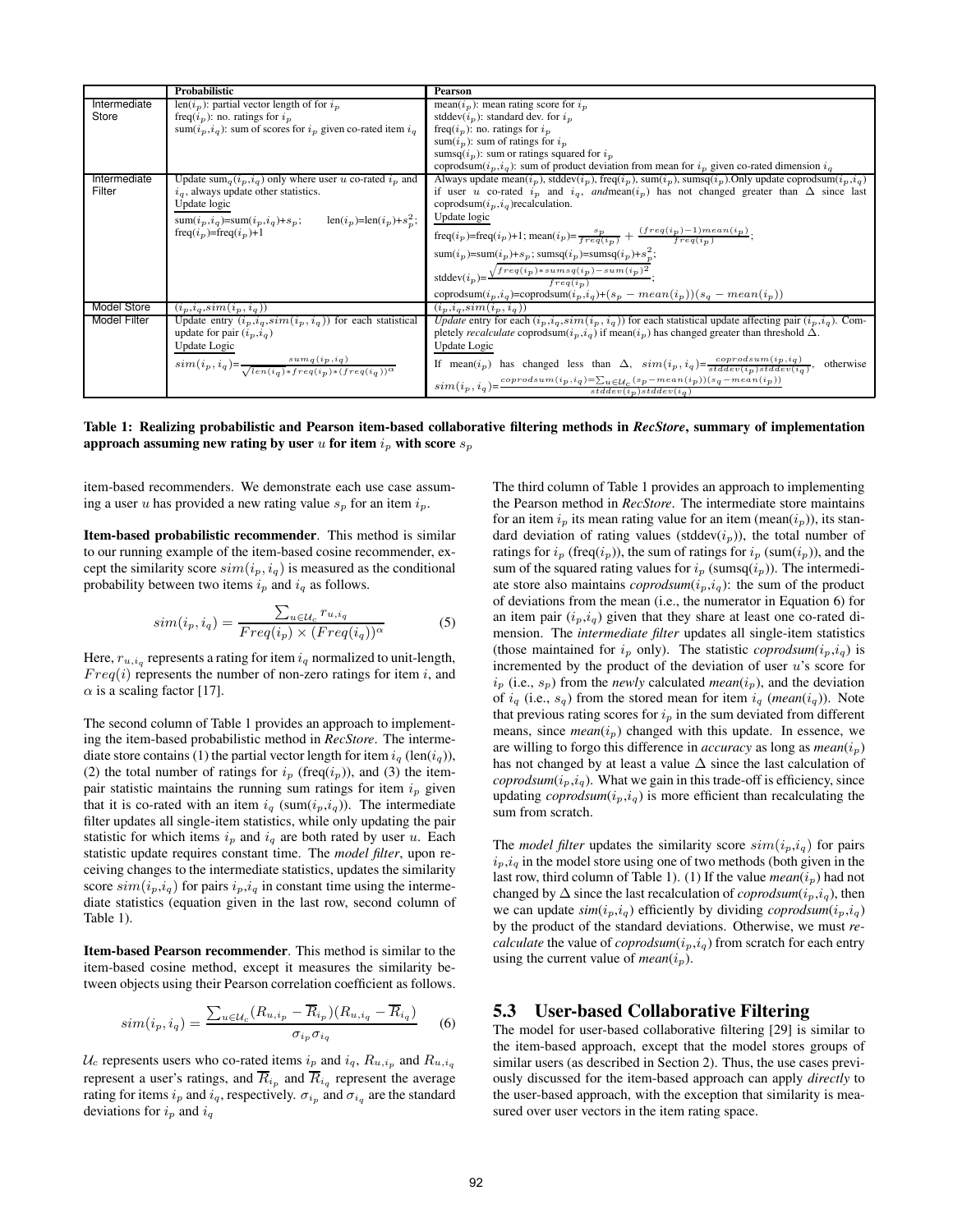

# **5.4 Non-"Memory-Based" Collaborative Filtering within RecStore**

Many other recommendation methods use models that are *not* similarity-based lists, as is the case with the "memory-based" collaborative filtering techniques we have explored. In general, *Rec-Store* can support these different recommendation techniques as long as their models can be represented by sufficient statistics to update the model incrementally. For instance, recommendation methods that use sophisticated probabilistic models (e.g., Bayesian Networks [3], Markov decision processes [32]) *do not* lend themselves well to incremental updates, due to the computationally intense optimization process used to learn their parameters. On the other hand, methods that use linear regression to learn a rating prediction model [31] can fit easily within *RecStore*. In this case, the intermediate store can maintain the general linear model statistics: X (the regression design matrix),  $X<sup>T</sup>$  (X transposed) and f (the regressand). It is known that these statistics are *incrementally updatable* and *sufficient* to learn unknown regression coefficients by solving the system of equations [11]:  $X^T X \beta = X^T f$ , where  $\beta$  represents the learned regression coefficients. The source for these statistics depends on the recommendation method. Examples include ratings vectors [31], a multi-dimensional ratings base (e.g., multi-dimensional recommenders [2]), or item attributes (e.g., content-based recommenders [7]).

# **6. EXPERIMENTAL EVALUATION**

This section experimentally evaluates the performance of a prototype of *RecStore* implemented in between the storage engine and query processor of the PostgreSQL 8.4 database system [28] using the real-world Movielens 10M rating data set [27]. We test various *RecStore* adaptive maintenance strategies based on  $\alpha$  and  $\beta$  proposed in Section 4.2.1: materialize all (abbr. *matall*) where  $\alpha$  =

 $\beta = M$ , intermediate only (*ionly*) where  $\alpha = M$  and  $\beta = 0$ , partial model hotspot maintenance where  $\alpha = \mathcal{M}$  and  $\beta$  is set to 20% of all movies (*pm-m*), and partial intermediate and model hotspot maintenance ( $pm\text{-}mi$ ) where  $\alpha$  and  $\beta$  are set to 40% and 20% of all movies. We also compare against regular (*viewreg*) and materialized DBMS views (*viewmat*). The *viewreg* approach is implemented using a regular PostgreSQL view, but since PostgreSQL does not support materialized views, we provide a fair simulation of *viewmat* within *RecStore* by maintaining a materialized *Model* store without the use of an intermediate store.

We provide experiments for: (1) Partial maintenance strategies (Section 6.1), (2) update efficiency (Section 6.2), (3) query efficiency using the query given in Figure 2 (Section 6.3), and (4) a *real* recommender system workload trace consisting of interleaved queries and updates (Section 6.4). Each experiment is run for both the *cosine* and *probabilistic* item-based recommendation method (details of both methods given in Section 5).

The experiment machine is an Intel Core2 8400 at 3Ghz with 4GB of RAM running Ubuntu Linux 8.04. Our performance metric is the *elapsed time* over an average of five runs reported by the PostgreSQL EXPLAIN ANALYZE command.

# **6.1 Hotspot Detection Strategies**

This experiment studies the effectiveness of our two hotspot detection strategies covered in Section 4.2: *most-rated* (abbr. *rated*) and *most-accessed* (abbr. *accessed*). We use a real workload trace consisting of the continuous arrival of both ratings updates and recommender queries against the MovieLens system [23, 26]. We start with a *Ratings* table that already contains 950K ratings, and report the *total* time necessary to process 1K ratings updates in-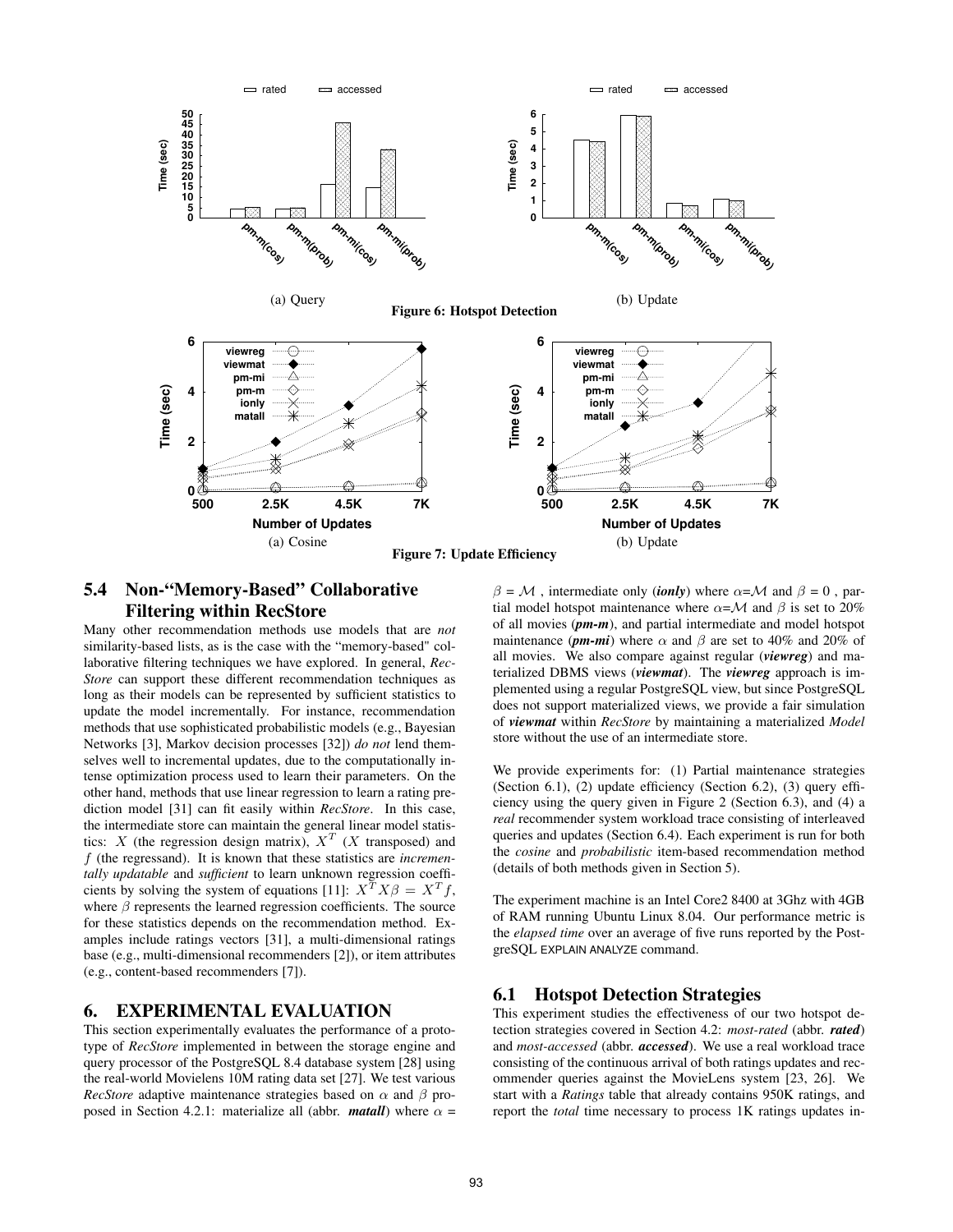

**Figure 9: Query Efficiency**

terleaved with 40 recommendation generation queries for different users. Figures 6(a) and 6(b) report performance for *rated* and *accessed* using both the *pm-mi* and *pm-m* approaches implementing the *cosine* and *probabilistic* methods. The *update* performance is relatively similar between the *rated* and *accessed* strategies for all cases. However, the *query* performance of *rated* over *accessed* exhibits a 50% speedup, as *rated* is able to keep model data in the intermediate and model store requested by the recommendation generation queries. Thus, in the rest of this section, we employ the *rated* strategy for both *pm-mi* and *pm-m*.

### **6.2 Update Efficiency**

This experiment studies update efficiency and scalability. We start with a *Ratings* table already containing 950K rating tuples, and measure the total time it takes to process 500, 2.5K, 4.5K, and 7K updates, respectively. Figures 7(a) and 7(b) give the results for the *cosine* and *probabilistic* methods, respectively. For both methods, all approaches exhibit the same relative performance. The materialized view (*viewmat*) incurs the most overhead of all approaches. This performance is due to the need, on every update, to recalculate the model score from scratch using the ratings data. The *Rec-Store matall* strategy, on the other hand, incurs less update overhead compared to *viewmat* due to its intermediate store, that helps it to efficiently update the model store. This experiment confirms that *RecStore* overcomes the update efficiency drawback of materialized views. Both *ionly* and *pm-mi* exhibit better performance, with *ionly* doing slightly better due to not having to maintain a partial model store. Both *matnone* and *pm-mi* exhibit the best performance due to the low storage and maintenance costs.

# **6.3 Query Efficiency**

This experiment studies query efficiency and scalability. We measure the time to perform the recommender query given in Figure 2 for a user X as the number of tuples in the *Ratings* table increases from 5K to 70K. We choose user  $X$  as the user that has rated the *most* movies. Figures 8(a) and 9(a) give the results for the *cosine* and *probabilistic* recommendation methods, respectively. The *viewreg* approach (a regular DBMS view) performs very poorly, as it must calculate all requested model scores *from scratch* from the ratings relation. The *pm-mi* approach exhibits performance between *matnone* and the rest of the approaches, as it must service a fraction of its requests from the ratings data, similar to *viewreg*. Figures 8(b) and 9(b) zoom in on the *matall*, *ionly*, and *pm-m* approaches for the *cosine* and *probabilistic* models, respectively. As expected, the *matall* approach exhibits the best query processing performance as it must only retrieve values from the model store. Both *ionly* and *pm-m* exhibit close performance to *matall*. We do not plot the *viewmat*, since it exhibits the *same* performance as *matall*, as the query operates over a completely materialized model relation for both approach. Due to both query and update performance, we can conclude that *RecStore* provides better support for *online* recommender systems compared to existing DBMS approaches (*viewmat* and *viewreg*).

# **6.4 Update + Query Workload**

This experiment uses our real recommender system workload trace (described in Section 6.1) to test *comprehensive* update and query processing performance. Figures 10(a) and 11(a) give the results of both query and updates for the *cosine* and *probabilistic* methods, respectively. Both *viewreg* and *pm-mi* exhibit poor query pro-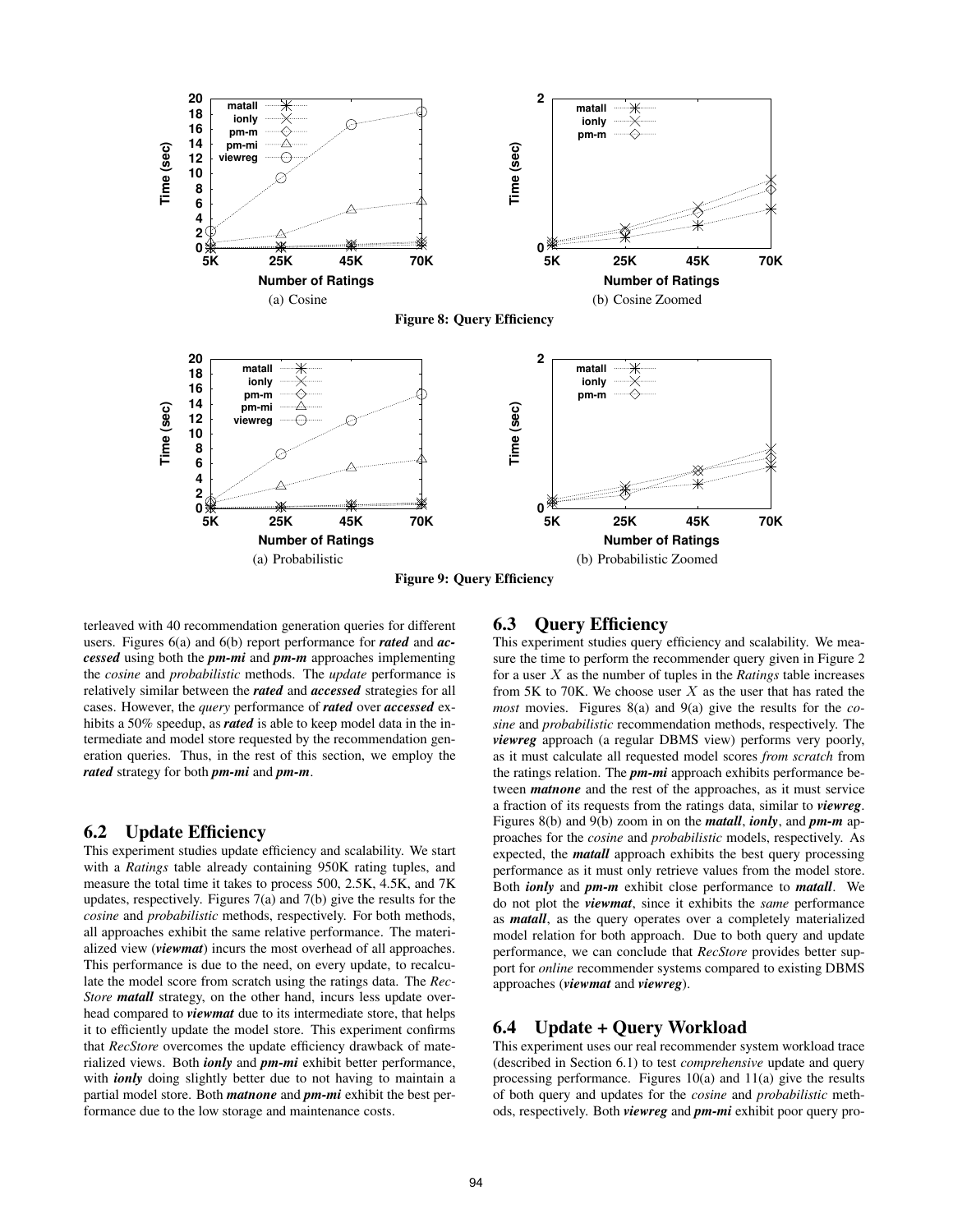

cessing performance for the workload, with *viewreg* performing almost an order magnitude worse than other approaches. While the *viewreg* performance is expected, the *pm-mi* performance is more surprising. Both *viewreg* and *pm-mi* exhibit the best update performance out of all approaches, as confirmed by our previous experiments (Section 6.2). However, the query processing performance of *viewreg* makes it an unattractive alternative, while the update/query processing tradeoff for *pm-mi* is a borderline choice due to its high query processing penalty. Figures 10(b) and 11(b) remove the *viewreg* and *pm-mi* numbers to zoom in on the other approaches for the *cosine* and *probabilistic* models, respectively. Both the *matall* and *viewmat* approaches exhibit the same query processing performance that is superior to *ionly* and *pm-m*. As for updates, we note again that *matall* (*RecStore*) provides more efficient update performance over *viewmat* (materialized views). Meanwhile, *pm-m* and *ionly* show superior update performance to *matall* and *viewmat*, with *ionly* providing the best performance.

In this experiment, we can observe the update/query processing trade-off discussed in Section 4.2.1 for high values of  $\alpha$  and  $\beta$ (*matall*) compared to lower values of  $\alpha$  and  $\beta$  (*ionly* and *pmmi*). Thus, for slightly more update-heavy recommender systems, the *ionly* or *pm-mi* is preferable due to efficient updates with little query processing penalty. Meanwhile, for more query-heavy systems, the *matall* approach is preferable with tolerable update penalty.

# **7. RELATED WORK**

**Collaborative Filtering**. The term collaborative filtering has a broad definition [1, 3]. We mainly focus on the original *memorybased* collaborative filtering approach [18, 29], so called because it "remembers" the ratings history of the entire user/item spectrum to

provide recommendations [1, 3]. The scope of most work within collaborative filtering systems has been from a *user-centric* perspective, e.g., providing users with quality [15, 22] and trustworthy recommendations [25]. Other work has explored high-level approaches to memory-based collaborative filtering (e.g., userbased [18, 29], item-based [17, 31], hybrid [4]) and their effect on recommendation quality. There is a *scarcity* of work that studies recommenders from a systems perspective, i.e., measuring query processing efficiency of different architectures. Herlocker et al. in their 2004 detailed evaluation of recommender systems state [15]:

*"We have chosen not to discuss computation performance of recommender algorithms. Such performance is certainly important, and in the future we expect there to be work on the quality of timelimited and memory-limited recommendations."*

To date, the research community is *still* lacking such important work on recommender system performance. Further, very little work has suggested a systems solution to online recommender systems. An exception is the Google News recommender [6]. However, this work is specific to the recommendation methods created specifically for Google's click logs. In contrast, our work takes a more *generic* approach to online recommender systems by offering a generic and extensible framework within the DBMS engine that accommodates various recommendation methods.

**DBMS and Recommender Systems**. Little systems research has addressed the intersection of database and recommender systems (as asserted by [16]). The AWESOME system [33] suggests recommendation methods to use based on the characteristics of the data stored in a database. Closer to our work is FlexRecs [19],